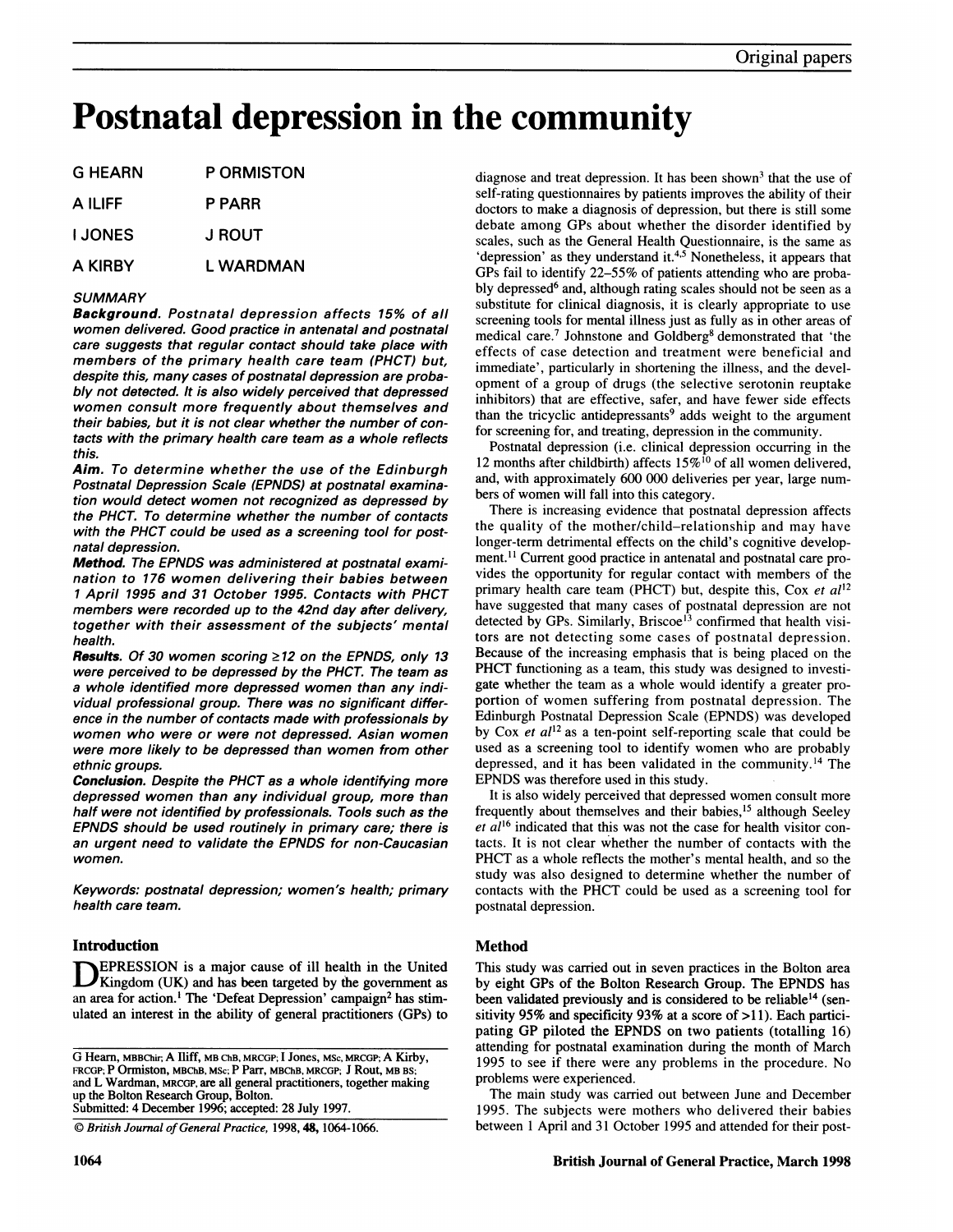natal examination. Patients who were unable to read or speak English were excluded, as were those who had suffered a neonatal death or whose babies had major congenital abnormalities. A total of <sup>185</sup> women took part in the study.

General practitioners, health visitors, and midwives recorded the number of routine and non-routine contacts made during the postnatal period. Contacts were recorded up to the 42nd day after delivery, and postnatal examinations were conducted between six and eight weeks after delivery. Health visitors and midwives were also asked to record whether or not they were 'aware of a mental health problem' in the mother, with 'yes' or 'no' as the possible responses, and this was recorded before the results of the EPNDS were known.

While attending surgeries for their postnatal examination, mothers were given an explanatory note about the aims and objectives of the study. Confidentiality and anonymity were assured. They were asked to give consent if they were willing to participate in the study and were then given the EPNDS to complete. During the postnatal examination, GPs were also asked to record whether or not they were aware that the patient had a mental health problem, again with 'yes' or 'no' as their possible responses, and the EPNDSs were scored by GPs only after they had recorded their opinion of the patient's mental health. Care was taken to ensure that, if a woman was identified as depressed on the EPNDS and, in particular, if her answer to question 10 (suicidal risk) was positive, appropriate help was offered at the consultation.

Ethical consent was obtained for the study from the district ethics committee.

## Results

Data were collected from 185 postnatal women from seven practices. No woman refused to take part in the study, but four were excluded: two women of Asian origin could not read English, one woman suffered <sup>a</sup> neonatal death, and one baby had a congenital abnormality. Variables entered for analysis were age, EPNDS score, total contacts, gravida, parity, ethnic origin, and length of hospital stay. Total contacts represented the sum of routine and non-routine contacts (face-to-face and by telephone) with the GP, health visitor, and midwife. EPNDS scores were available for 176 women: the mean score was 7 (SD 4.9, range 0-23). Nine women did not attend for their postnatal examination within eight weeks of delivery.

For further analysis, the EPNDS scores were divided into <sup>a</sup> non-depressed  $($ <12) group and a depressed group  $($ ≥12). A total of 30 out of 176 women (17%) were in the depressed group. There was no significant difference between the GP practices in the proportion of depressed women ( $\chi^2$  = 4.06; P = 0.13). Comparison was made between the professional's perception of the woman's mental health and her score on the EPNDS (Table 1). The ability of GPs, health visitors, and midwives to identify depressed postnatal women was estimated by comparing their perception of <sup>a</sup> problem with the EPNDS category (score <12 or  $\geq$ 12). The professionals' sensitivity, specificity, and predictive value were calculated, as was a composite of all three professional groups as in <sup>a</sup> functioning PHCT (Table 2).

Analysis of EPNDS by ethnicity (Table 3) showed <sup>a</sup> significant difference between white Caucasian and other women (Fisher's exact test,  $P = 0.0003$ ). This relationship was maintained when the two Afro-Caribbean women (one of whom was depressed) and the Middle Eastern woman (who was also depressed) were excluded from the analysis (Fisher's exact test,  $P = 0.002$ ).

The number of contacts made by professionals with the post-

Table 1. Perception of mental health problem by professionals compared with EPNDS score.

|                                    | Mental health<br>problem<br>perceived | No mental<br>health problem<br>perceived |
|------------------------------------|---------------------------------------|------------------------------------------|
| General practitioner ( $n = 172$ ) |                                       |                                          |
| EPNDS > 12                         | 9                                     | 18                                       |
| EPNDS < 12                         | 6                                     | 139                                      |
| Health visitor ( $n = 162$ )       |                                       |                                          |
| <b>EPNDS ≥12</b>                   | 5                                     | 20                                       |
| EPNDS $<$ 12                       | 9                                     | 128                                      |
| Midwife $(n = 137)$                |                                       |                                          |
| EPNDS $\geq 12$                    | 4                                     | 15                                       |
| EPNDS $<$ 12                       | 2                                     | 116                                      |
| Primary health care                |                                       |                                          |
| team as a whole $(n = 176)$        |                                       |                                          |
| EPNDS $\geq 12$                    | 13                                    | 17                                       |
| EPNDS < 12                         | 12                                    | 134                                      |

Table 2. Sensitivities and specificities (all values are percentages).

|                    | GP | нv | МW | Team |
|--------------------|----|----|----|------|
| Sensitivity        | 33 | 20 | 21 | 43   |
| <b>Specificity</b> | 96 | 93 | 98 | 92   |
| Predictive value   | 60 | 36 | 67 | 52   |

Sensitivity is the proportion of true positives detected; specificity is the proportion of true negatives detected; predictive value is the proportion of cases thought to be positive that scored  $\geq 12$ .

Table 3. EPNDS scores by ethnicity.

|                       | $12$ | >12 | Total |
|-----------------------|------|-----|-------|
| Caucasian             | 141  | 21  | 162   |
| Asian                 | 5    | 6   | 11    |
| Afro-Caribbean        |      |     | 2     |
| <b>Middle Eastern</b> |      |     |       |

natal women varied from seven to 29 (median 14, mode 12, range 22). This was further analysed by dividing the subjects into depressed (EPNDS  $\geq$ 12) and not depressed (EPNDS <12), as shown in Figures <sup>1</sup> and 2. There was no significant difference in the number of contacts with depressed women (Mann-Whitney  $U = 927.5; P = 0.37$ .

#### **Discussion**

Use of the EPNDS at routine postnatal examinations has, as expected, brought, to light a group of women who are likely to be depressed. This study asked for PHCT members' global assessment of women's mental health, rather than specifically for a diagnosis of depression, in order to avoid problems of the definition of depression between different professional groups. However, even using this deliberately vague definition of depression, and despite an average of 14 contacts in the postnatal period, nearly half the women likely to be depressed were not recognized as such by any member of the PHCT. This emphasizes the need for the team to use a formal tool to detect depression if they are to care effectively for their depressed patients.

Although the health visitors and midwives involved in the study were enthusiastic participants, some difficulty was experi